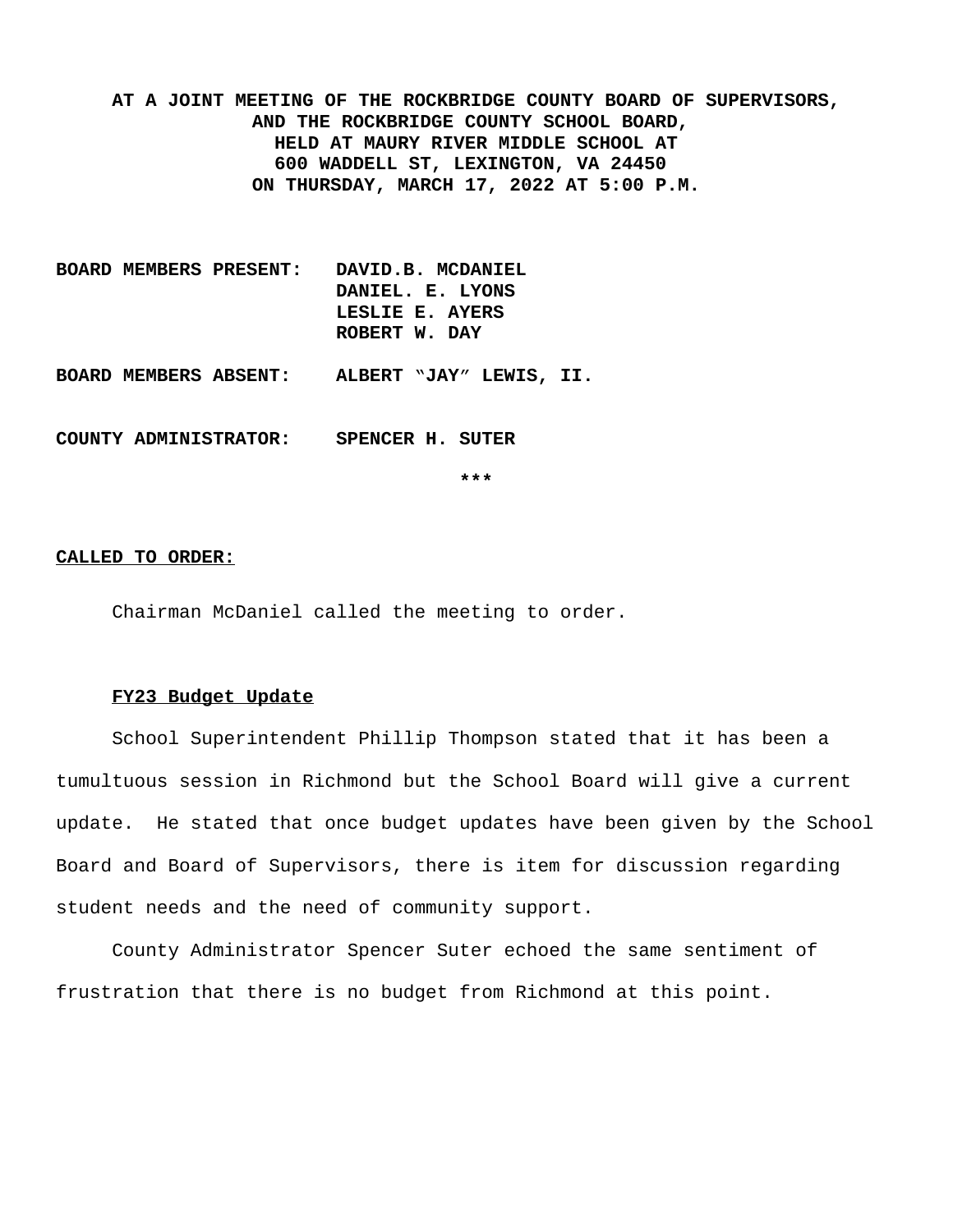### **School Division Updates**

School Chief Business Officer Jason Kirby provided a presentation on the Fiscal Year 2022-2023. The information presented utilizes the House of Delegates Amendments to Governor Northam's proposed FY23 budget released December 16, 2021.

### RCPS Local Composite Index (LCI)

The state recently determined Rockbridge County to have a higher ability to pay for education when compared to the last biennium. The increase in LCI reflects an increase from .4506 to .4530 for the for the FY22-24 biennium.

### RCPS Average Daily Membership (ADM)

The ADM has been trending downward. The trend can be attributed to covid issues prompting parents to take their children out of public school due to the wearing of masks; now there are parents who are choosing other educational options due to not wearing masks. The ADM as of September 30, 2021 was 2,338. The state has projected ADM for FY23 as 2298. The ADM 2298 is an increase of state revenues of 1.348 million, which also includes giving teachers a 4% raise and a 1% bonus. These amounts are based on the House of Delegates budget, which is the worst-case scenario of the three budgets presented.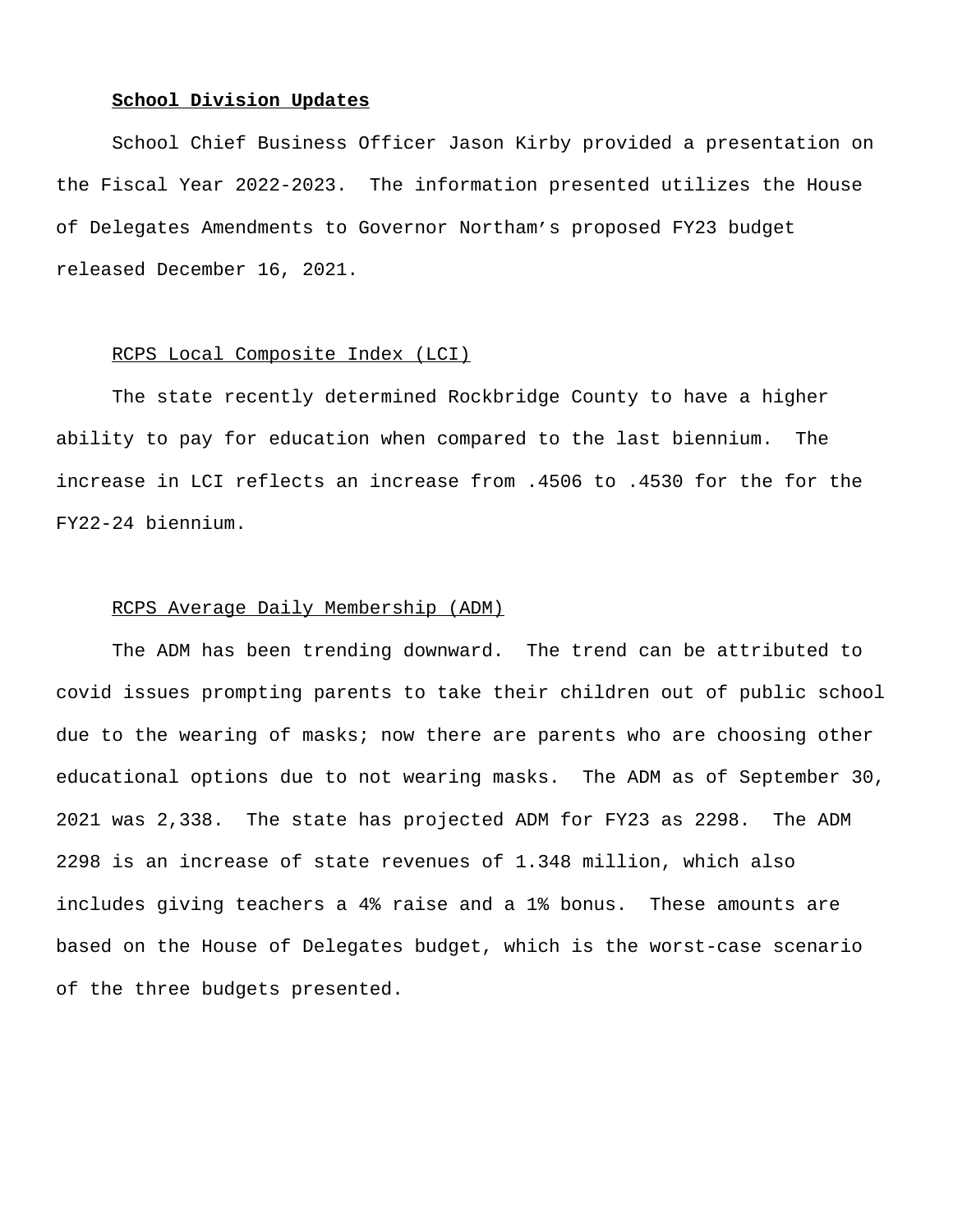RCPS New Budget Funding Sources [Based on Proposed House Amendments]

- Grocery Tax Hold Harmless: This program provides state support for school divisions to cover a loss of funding due to the elimination of the state grocery tax, effective January 1, 2023.
- Rebenchmarking Hold Harmless: Each biennium the state recalculates funding for special education, transportation, and non-personnel support based on prior biennium expenses. Due to the pandemic, these expenses were lower during the current biennium resulting in less funding when planning for the next biennium. These rebenchmarking hold harmless funds were created in the proposed budget to support school divisions by compensating for these lost funds.

### RCPS FY23 Budget Additional Considerations:

- Virginia Retirement System (VRS) [no change]
- State Mandated Minimum Wage increase to \$12.00 per hour [requires an increase of approximately \$69,867]. The minimum wage is projected to increase to \$12.00 per hour January 1, 2023. Employees will see this increase effective date July 1, 2022.
- Associated Health Care Credit [increase of approximately \$13,104]. The Health Care Credit rate increased from 1.21% to 1.28%.
- Virginia Local Disability Program (VLDP) [increase of approximately \$1,010]
- Worker's Compensation [increase approximately \$2,252].
- Property & Casualty Insurance [increase approximately \$4,897].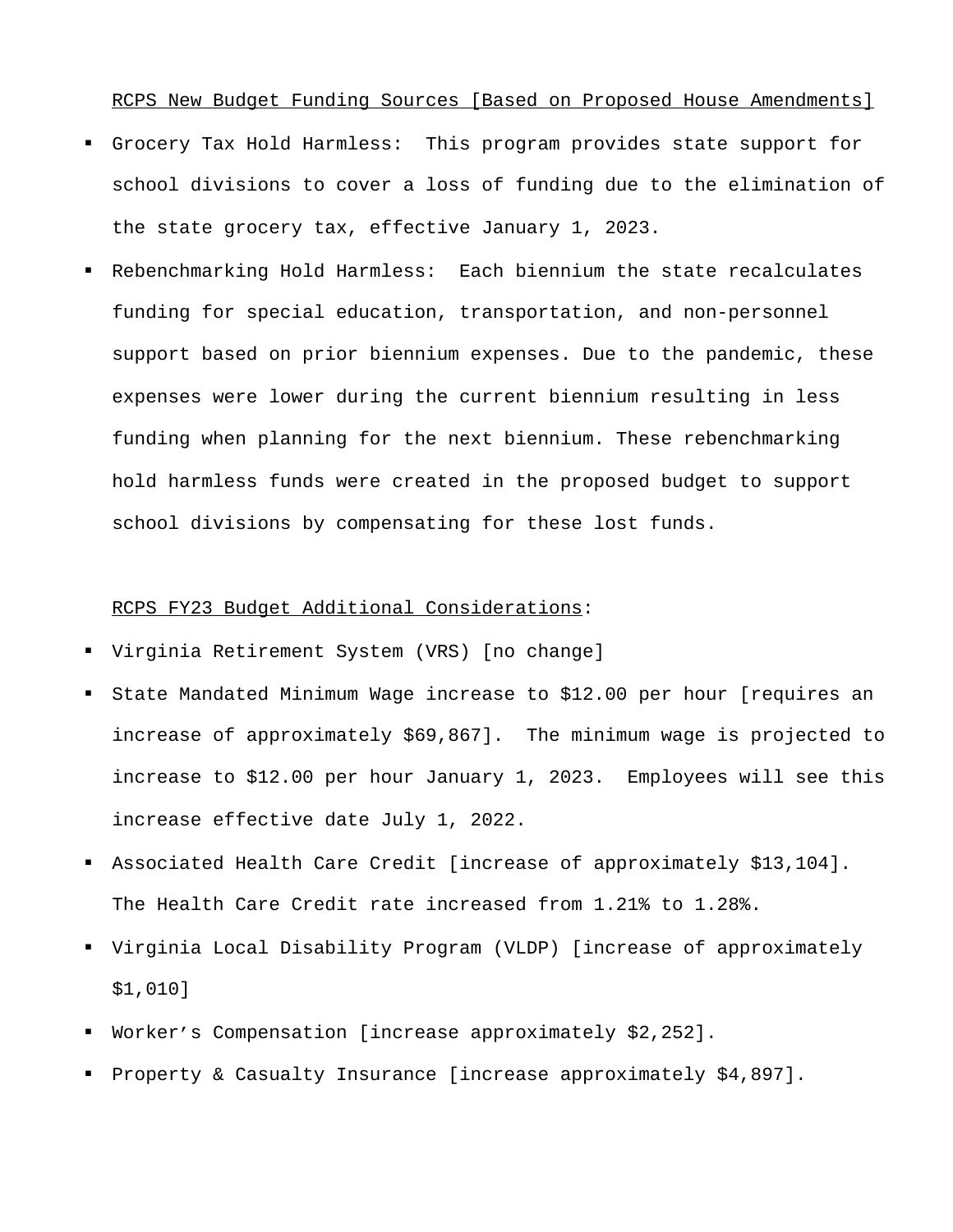Chairman McDaniel inquired how often RCPS shops for a worker's comp plan and inquired if there is competition that would benefit shopping for a better plan.

Superintendent Thompson stated that the school division uses VACORP.

#### RCPS FY23 Budget Priorities

## Salary increases for all RCPS Contracted Employees

The school division set a goal several years ago to get salaries to the middle but current analysis shows that the school division is falling behind again. The House of Delegates Amendments to Governor Northam's proposed FY23 budget does include a potential 8% teacher salary increase across the biennium and a 1% bonus each year. The school division will need to be ready to keep pace with surrounding school divisions, as they will be prepared to continue to increase teacher salaries again this year. It is tough to compete with surrounding school divisions who are paying more. The school division's classified employees need to make more money as well, with some school divisions beginning to pay \$15.00 an hour. RPCS would like to begin to look at a comprehensive salary study to see where the school division is and what changes are needed to make a competitive environment.

### RCPS FY23 Budget (Compensation Supplement)

School divisions that provide a minimum 2.5 percent salary increase in FY23 are eligible for a prorated state payment. Once you get to a 4 percent salary increase, the compensation stops. If a 5% increase is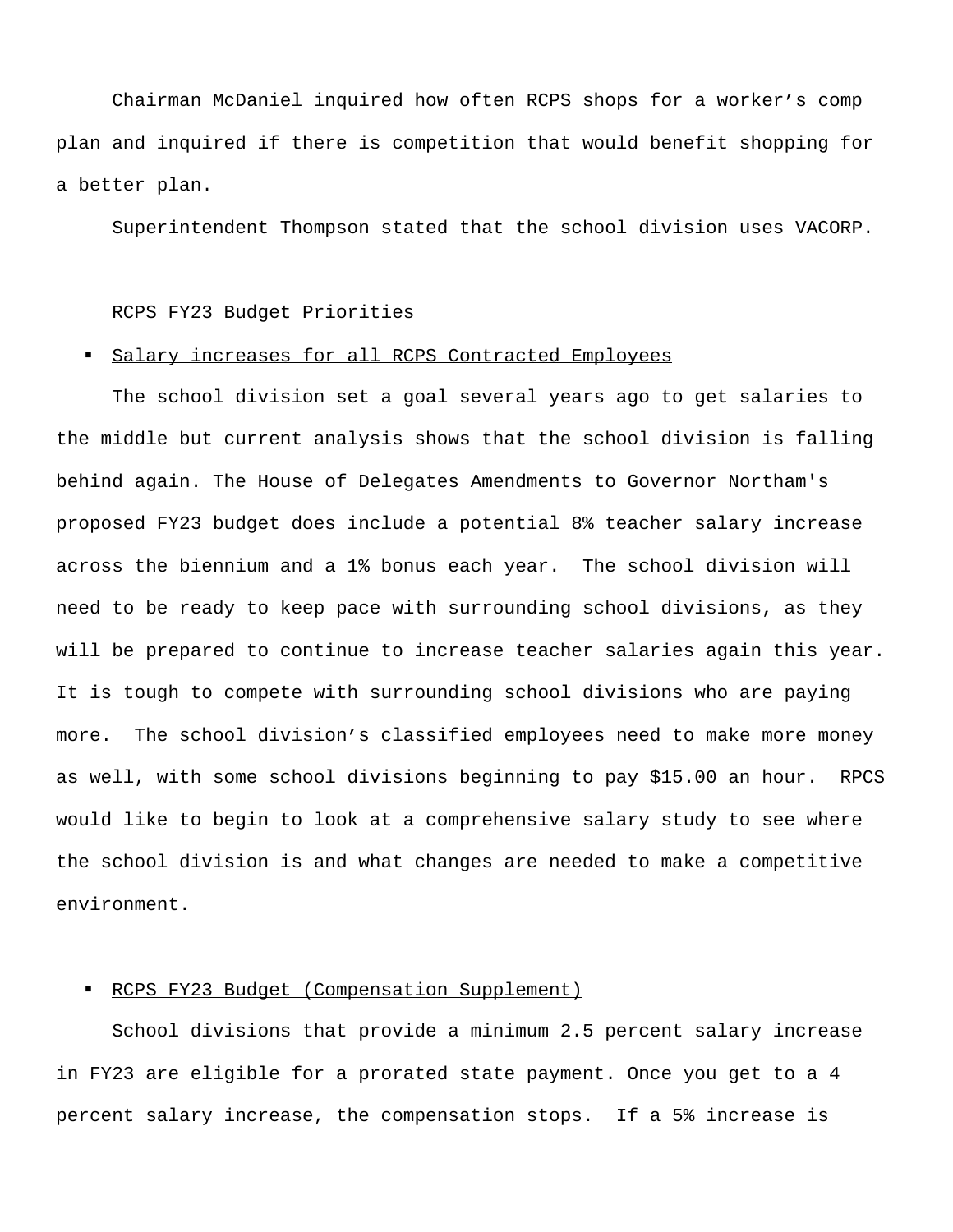given this year, the extra percentage can go toward next year so that the school division will get to 8% over the biennium.

Chairman McDaniel inquired if this is just for SOQ positions. He also inquired if there is a way that is based on the population within our schools. He stated that the more SOQ positions that the state recognizes, the better it is for the locality to find funds to pay for all raises.

Mr. Kirby stated that a little under 50% of our staff are SOQ and that there are 492 employees in our school division.

Superintendent Thompson stated that if we only hired for SOQ positions, our school division would look drastically different than it currently does.

# RCPS Health Care Premium [increase approximately \$563,564]

Our health insurance broker, at this time, is estimating an increase of approximately 19.7%. It has been put out to other companies to let Anthem know that RCPS is considering the competition, with hopes that Anthem will come down.

Chairman McDaniel inquired if there have been any updates from Mr. Gordon.

Superintendent Thompson stated that Mr. Gordon conveyed today that Anthem is being very stubborn.

# FY23 Funding Projections/Needs as of March 17, 2022

[Based primarily on House of Delegates Amendments to Governor's Proposed Budget]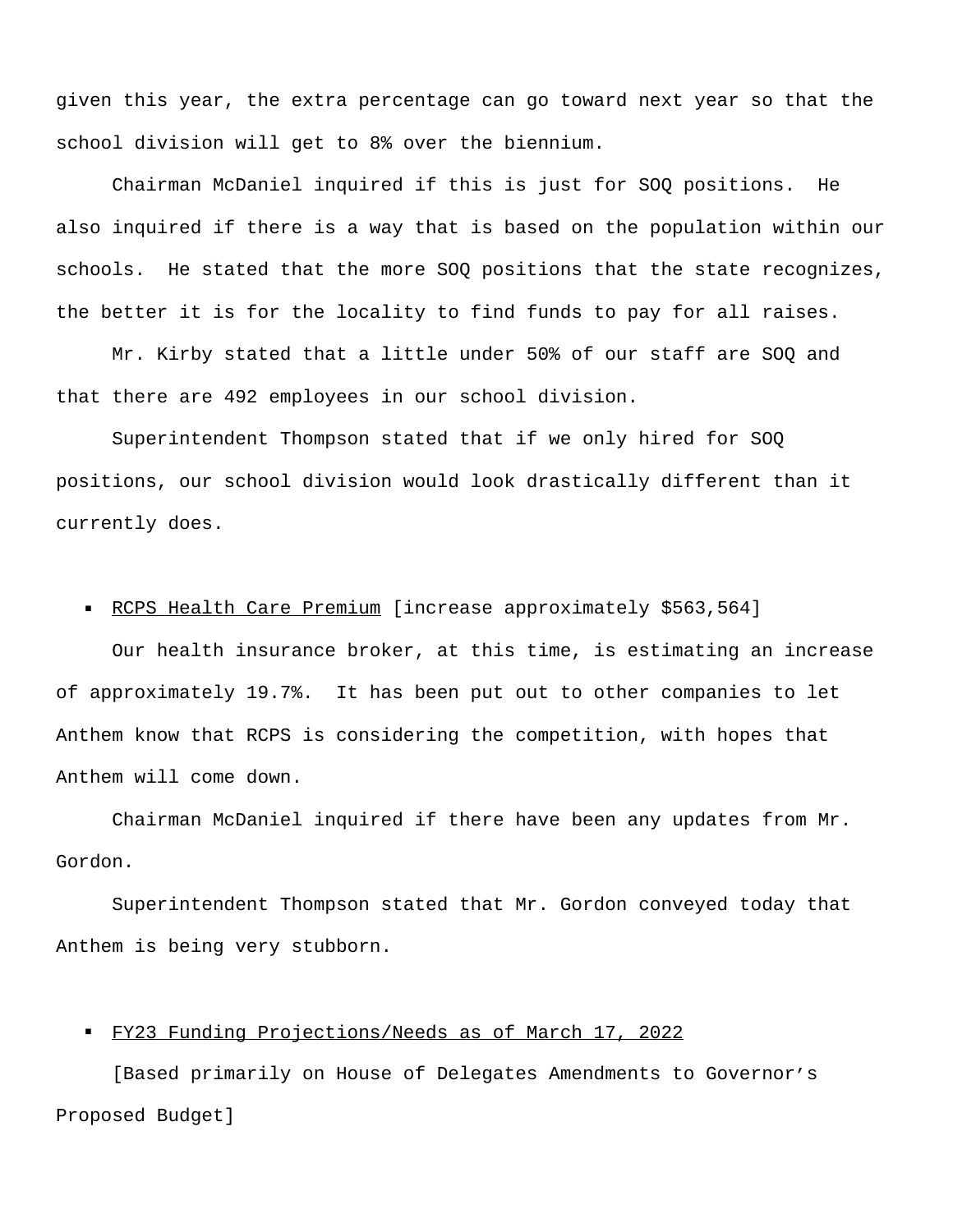Mr. Kirby stated that the summary below reflects what it will cost to give a 5% increase, a 1% bonus, and inflation-based costs of fuel, technology, and like items, along with labor savings where we can cut and still not affect the education of our students.

Mr. Suter asked for clarification that the school division plans to go with \$12.00 as of July 1 for minimum wage, but are looking at the potential to look at \$15.00 sooner rather than later.

Mr. Kirby stated that RCPS is trying to keep up with the pace in recognizing that surrounding school divisions are going to \$15.00.

 Superintendent Thompson stated that "the ask" is for \$12.00 an hour. Chairman McDaniel confirmed that the school division is wanting to give a 5% increase plus 1% bonus. He further inquired why the school division wants to give 5% when it appears to be capped at 4%.

Mr. Kirby stated that the school division would prefer for the 1% bonus to be an increase in pay and not a bonus.

Supervisor Ayers inquired if the school division could give 5% this year and 3% next year as long as we get to 8% over the biennium.

Supervisor Lyons offered that 3% could be given this year and 5% next year.

David Daniels, Rockbridge County Public Schools Director of Financial Services, stated that the school division would not receive the entire state funding by percentage salary increase if only a 3% increase is given.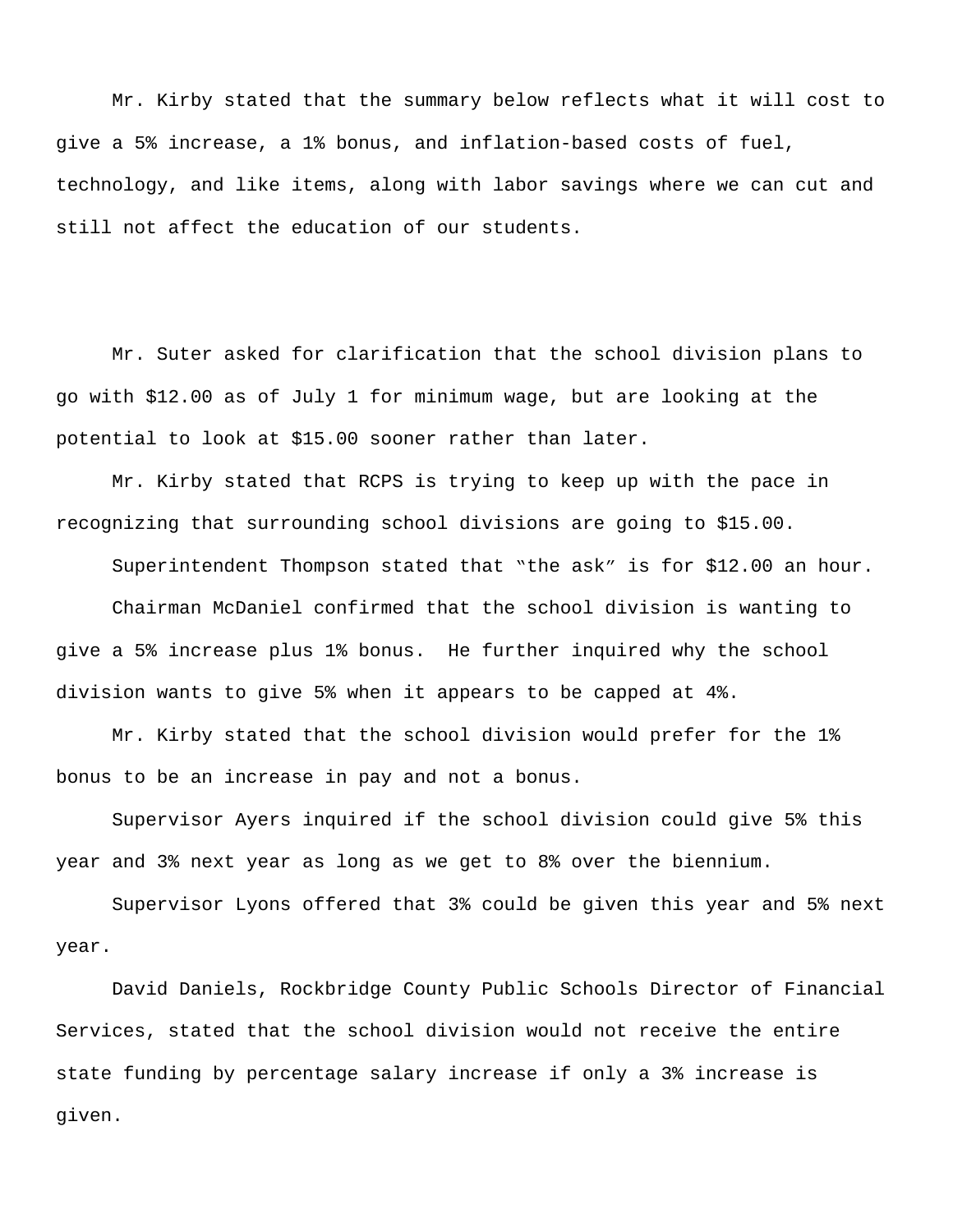Superintendent Thompson stated that the school division is trying not to lose more teachers to the surrounding counties who are giving higher raises.

Ms. Lovell stated that it is the hope of the school board that this is not the budget that comes out of Richmond, thus the reason for a cautious approach.

Chairman McDaniel asked for clarification that at the last joint meeting, you were asking for \$244K and now the ask is for \$582K.

Superintendent Thompson confirmed the amount, with hopes that it will come down.

Mr. Kirby explained that the difference is because there had been hope for savings from VRS however, the General Assembly has decided to not accept the VRS trustees' recommendation. As a result, RCPS will not see the potential savings that was previously expected.

Chairman McDaniel inquired if the hold harmless money for the grocery taxes and rebenchmark is unleashing funds within your budget that can be used in other areas. He also inquired if the school division is getting additional money from the grocery tax.

Mr. Daniels stated that the school division would not receive additional money from the grocery tax.

Mr. Suter explained that the grocery tax is essentially for items that are exempt from tax. One Senate bill states that the hold harmless money goes to the county, yet in the house bill, the money would go to the schools. While there is no gain, if the money goes directly to the schools, that amount would be less from the county. It is no gain for the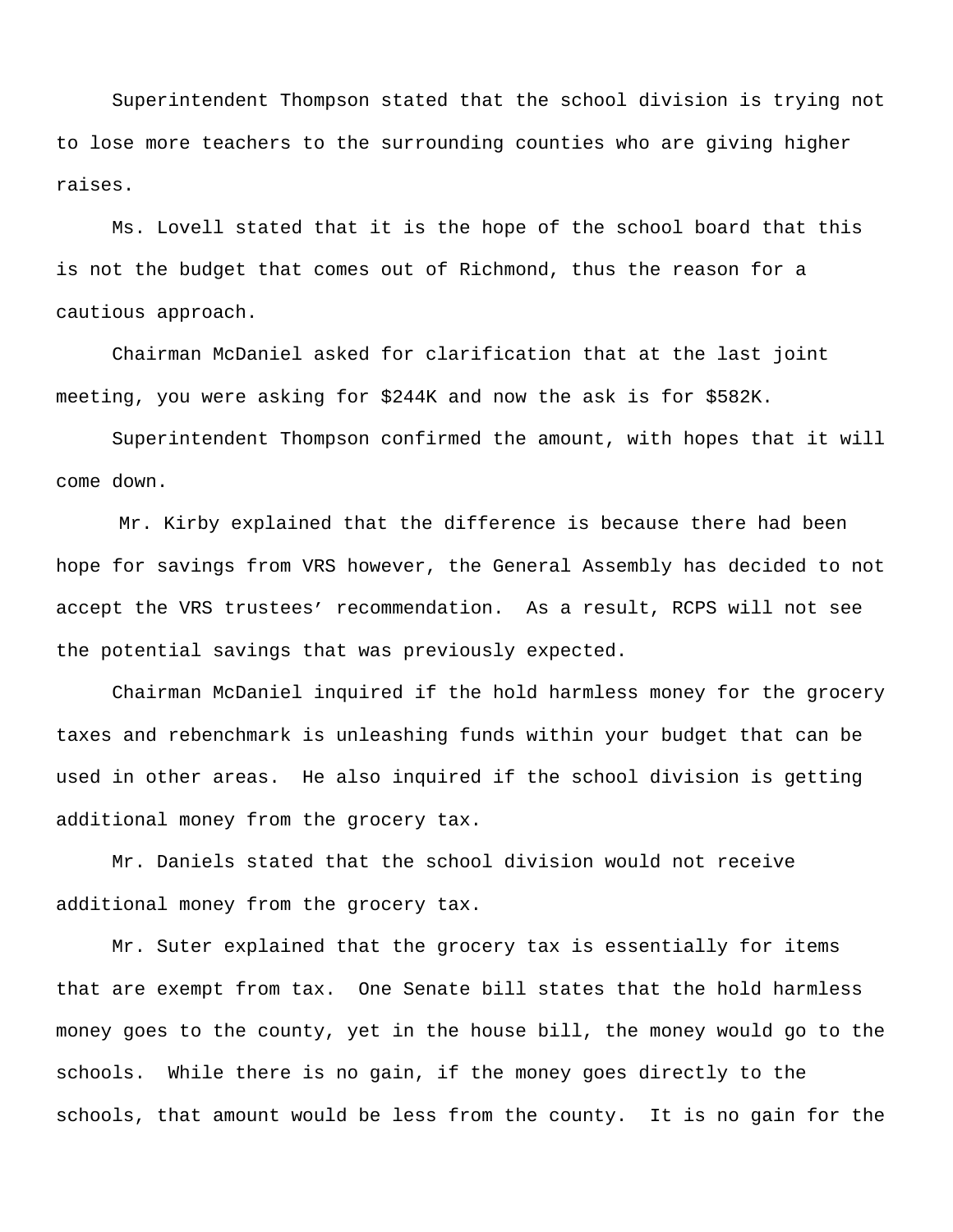schools and does not hurt the board as the funding from the County to the schools would need to be reduced by that amount. However, if the money goes to the county as normal, there would be no need to reduce the local contribution to the schools.

### **County Budget Updates**

Chairman McDaniel stated that they began working through their budget a couple of months ago. It started out better than usual but as the county has been working through revenues and expenses, there is still at a million-dollar gap, and noted that the grocery tax is still a mystery.

Mr. Suter stated their board has had three budget meetings to this point. He offered the following points:

- Revenue is higher but expenditure requests are higher, as they usually are.
- There were mid-year salary increases because of adjustments to public safety and real-time people leaving. The county saw the same markets as referenced by the school division and also had to go up, which impacted what we had to pay out.
- The payment to Lexington Fire and Rescue is going up.
- The county VRS rate went up as well and the board is calculating a 10% increase in health care insurance.
- CSA costs are going up \$100,000 a year.
- The jail budget went down slightly, while noting that 911 costs went up significantly.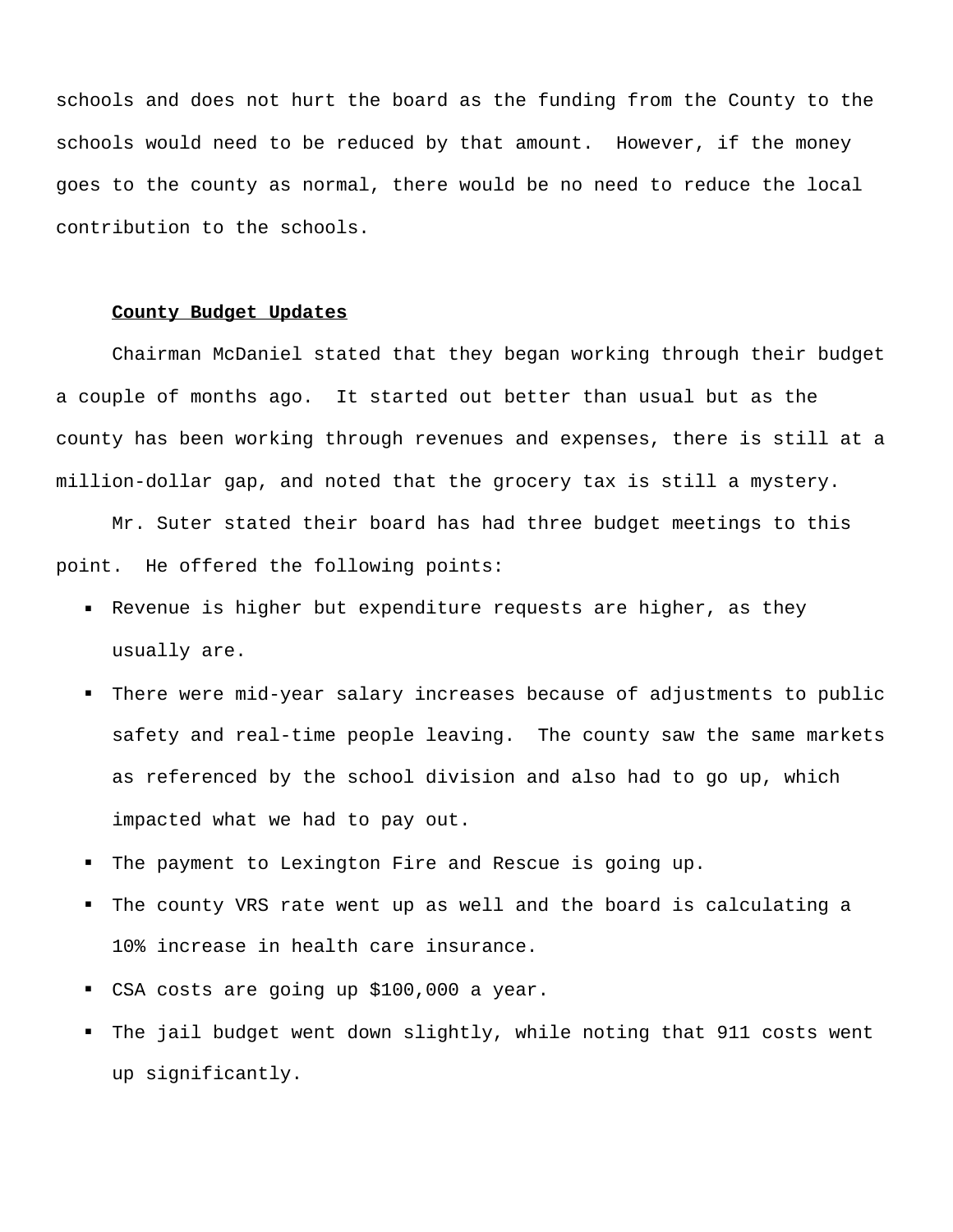- There are two new county employee positions being proposed that are needed very badly.
- Debt service went up significantly for the courthouse.
- Meals and lodging did well in terms of revenue.
- Cigarette tax went up and the emissions tax is new.
- Real estate taxes are seeing an increase.
- Vehicle tax is also being reviewed to see how we can work with that.
- As of March 21, 2022, there was a 1.1-million-dollar gap, noting that with the figures from the school board, there is now about 1.4 million-dollar gap.
- The finance committee will continue to meet in the next couple of weeks. There is a Board of Supervisors meeting on March 28, 2022. The Board of Supervisors will meet on April 4, 2022 to advertise the budget. The Board of Supervisors will meet on April 18, 2022 for the Board to vote on their budget.

Ms. Lovell inquired what the two new positions are.

Mr. Suter responded that the positions are: Chris Slaydon was promoted to Director, Community Development, which leaves his previous of Assistant Director, Community Development and Brandy Flint is now the Director, Economic Development, leaving an administrative assistant for planning and zoning position open.

Chairman McDaniel stated that these two positions were vacated previously. He also stated that Ms. Flint not only works with business recruitment but also allowing current businesses to expand and look at the needs of families when they move into the area. He suggested that it may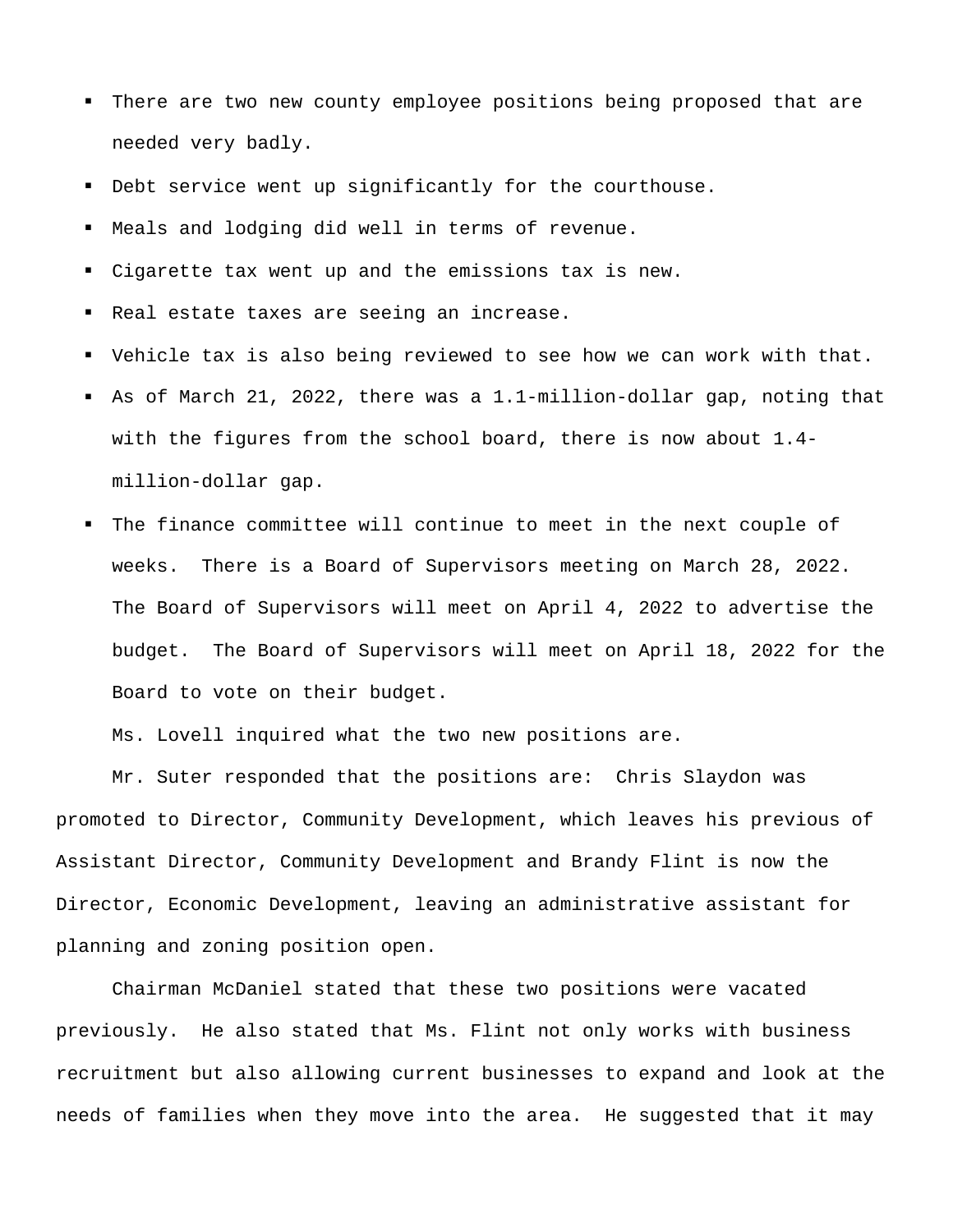be well for the school board to meet with Ms. Flint to hear what initiatives are taking place.

### **Student Needs and Community Resources**

Ms. Lovell stated that the school board wants to provide an update, as there have been many discipline committee hearings this year alone, with teachers and administrators facing many challenges. She expressed her sentiments that while Rockbridge County Public Schools are terrific, there are students coming out of this pandemic with increased mental health issues due to the isolation. In the past, the Discipline Committee members used to have options for those students to follow, but there are now backlogs and those services are not as plentiful as they used to be.

Superintendent Thompson stated principals and teachers do the best they can to provide an environment conducive to learning, but the pandemic has made it quite the challenge this year, in some cases. He stated that as he was preparing for this meeting today, he received a call from Ms. Vicki Stevens, Principal, Maury River Middle School, regarding an issue she had with a few students today. In the course of the conversation, Ms. Stevens was describing some of the things that she has observed this year. He has asked Mrs. Stevens to speak at this meeting regarding current issues that Maury River Middle School is experiencing this year.

Ms. Stevens stated that she and school administration needs help. She stated that she is having a hard time when she feels as though she is not able to make a difference to ensure the students have success, especially those who struggle and may not get what the others get at home.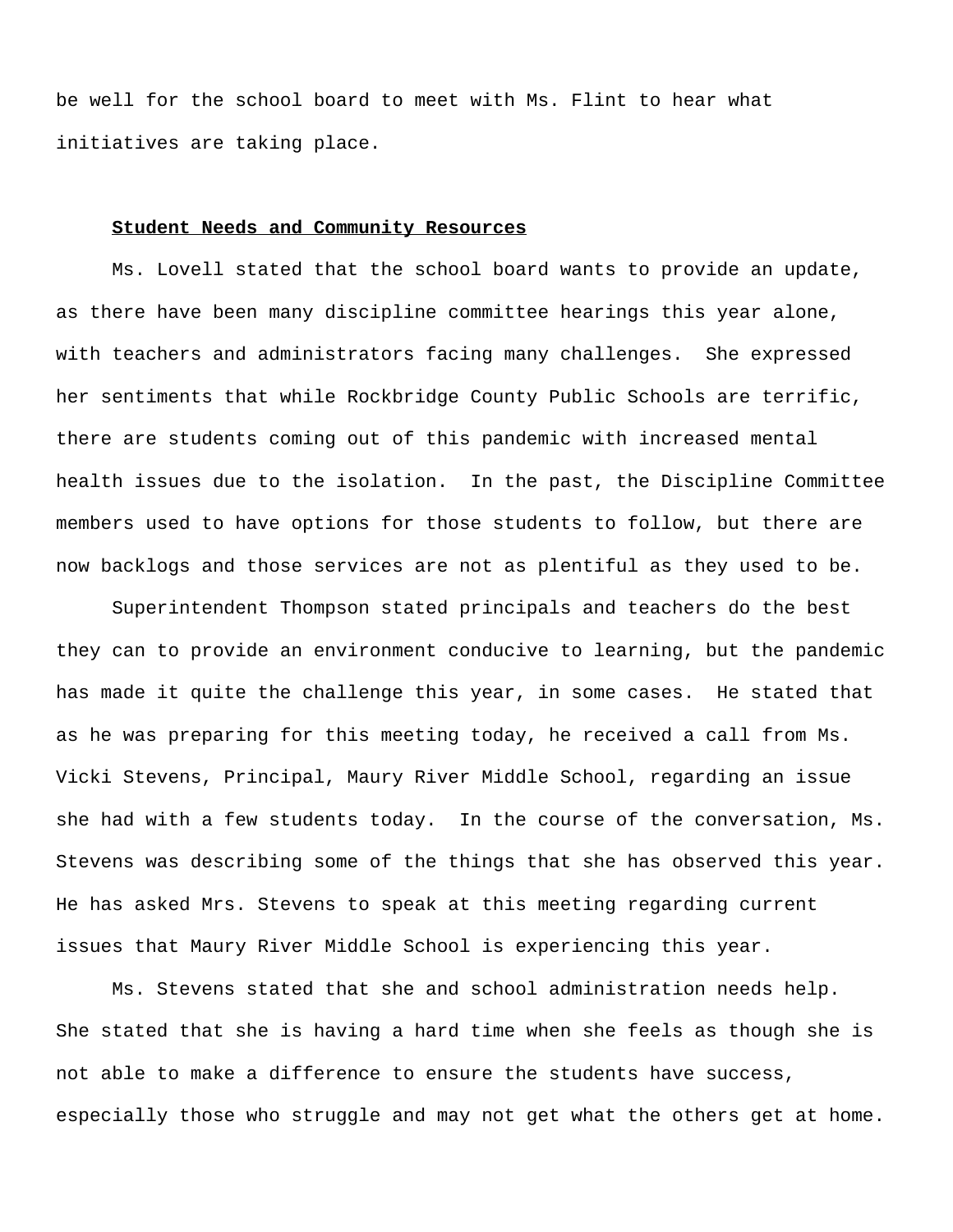She expressed her sentiments that she feels that right now MRMS is in a crisis. She shared an overview from the last few weeks. In the last three weeks, she stated that she has been very concerned about the social emotional learning of our students.

Ms. Stevens provided the following overview:

- There are a number of students who have plans or are planning to harm themselves;
- There are currently five students on a waiting list to be seen by FAPT;
- There are fourteen students on a waiting list for Therapeutic Day Treatment and the counselor has a caseload of eight;
- During the past three weeks, fourteen students have been suspended for vaping;
- School administrators have been told by the court system that they are no longer allowed to file a CHINS petition because they will be diverted with four diversions before the school administration is allowed to file charges. In one instance, this led to the school administration filing contributing charges and when they went to court, the parents were given twenty-eight days to enroll the children in school. They went back to court and the judge gave the parents twelve years and suspended all twelve years. The judge allowed twenty-eight more days for the students to get in school. The twenty-eighth day will soon arrive with those children still not being in school.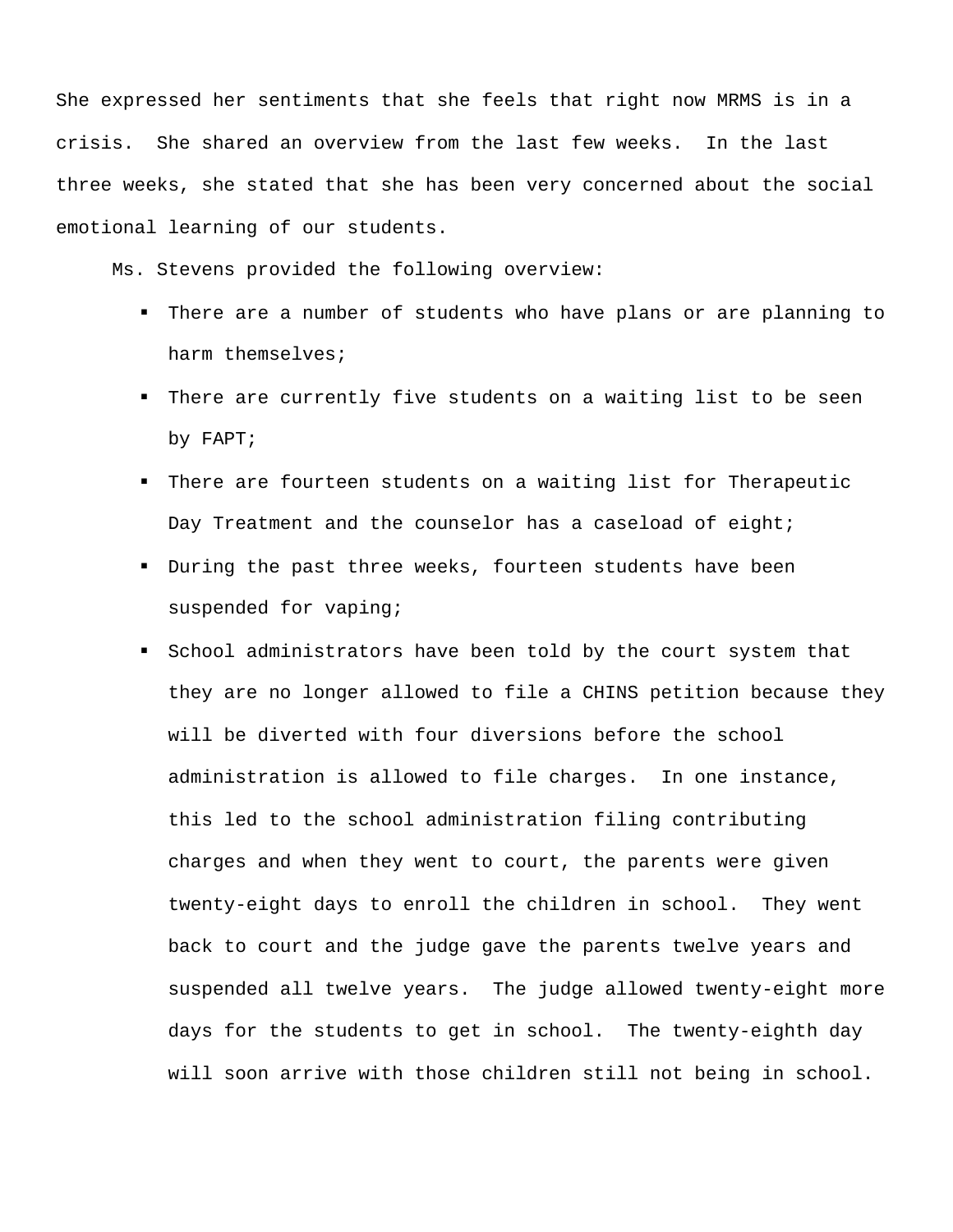This week Maury River Middle School had to implement the In-School Suspension (ISS). Administration was hopeful not have to use ISS this year, with restorative justice practices helping to avoid this. Four days later, today, there were four different teachers verbally assaulted. Ms. Stevens was called on four different occasions, and had to request assistance from the School Resource Officer to help us with two sixth graders. Ms. Stevens found out today that one sixth grader said to another, if your parole officer hears of this, you will get in trouble. There is no information in his record that he is in trouble with the law, has a parole officer, etc. The other child is being raised by a grandfather and has been in Ms. Stevens' office numerous times about not knowing what to do. The grandparent was crying in her office today asking what she can do and how she can help him. Ms. Stevens stated she does not know what else to do with some of these students. Ms. Stevens stated that she is asking for help.

Superintendent Thompson stated that Mrs. Stevens is a top-notch administrator and she works hard to keep her students in our schools. Discipline issues have ramped up so high that principals are asking for help. There are many parents/grandparents who do a wonderful job raising their children but we have some families who just need help. There is an issue and we need to try to get folks around the table to discuss what is happening and how we can work together to provide services to do better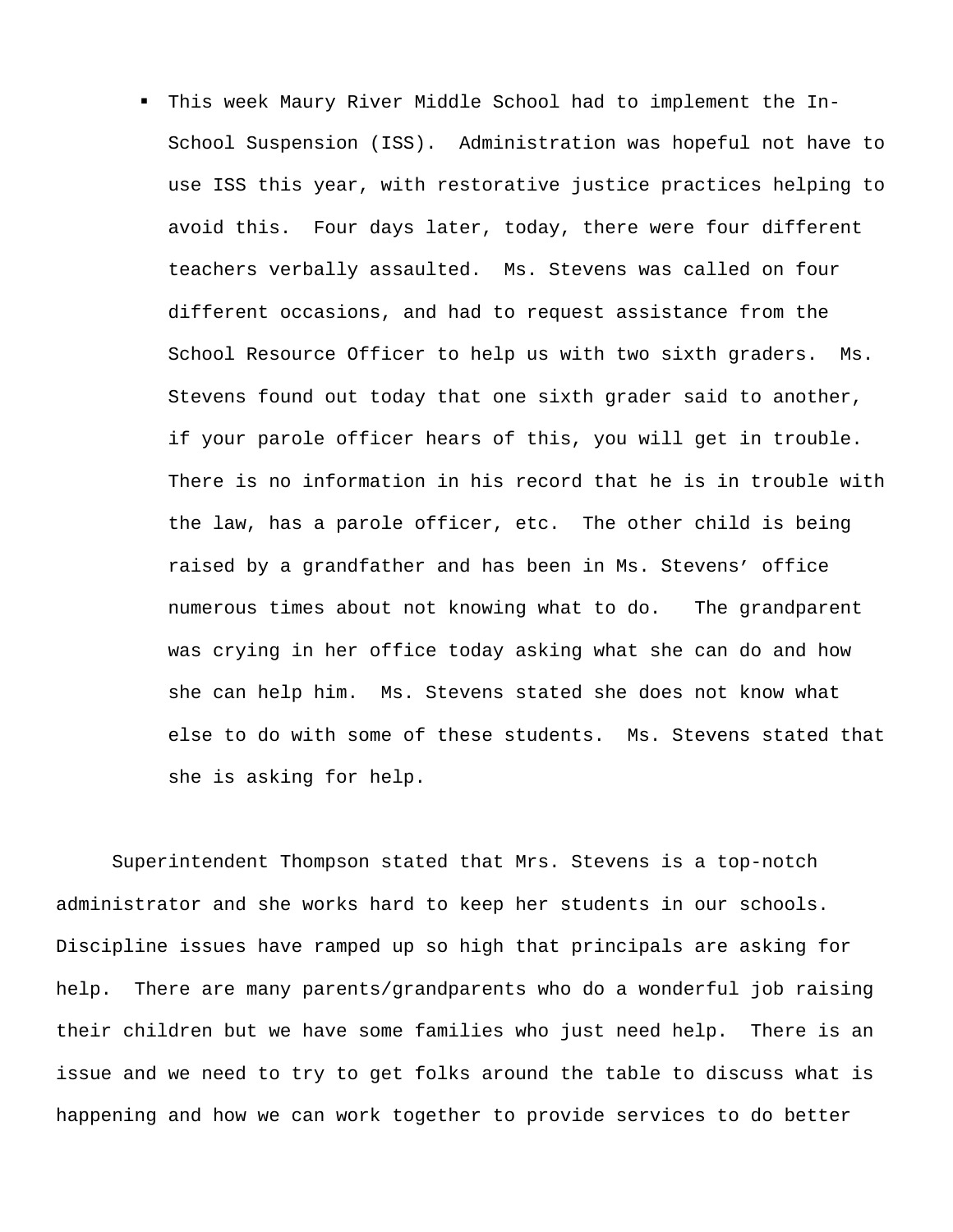for our children. Right now, our teachers/principals are at a little bit of a loss about what to do with some of our students. The behavior of some students this year are more egregious than before in that some students do not respect teachers, administrators, their parents, law enforcement officers, and our community. We have no other option but to put them on homebound in order to allow the other children to have a better environment for an education. This is a community issue not a school issue.

Ms. Lovell stated that it is also a financial issue. Rockbridge County Public Schools intersects with so many other factions of the county. Supervisor McDaniel inquired if Superintendent Thompson has had conversations with other superintendents to confirm that it is not just an issue for Rockbridge County. He stated that a few years ago there were discussions about having an alternative education program and asked if there have been discussions with Alleghany, Bath, or Botetourt to have a joint venture for alternative education.

Superintendent Thompson stated that in conversations with other superintendents, he hears the same thing. He stated that the current issues are unusual for Rockbridge County. Rockbridge County Public Schools has hired someone who will start an alternative education program at Rockbridge County High School. A similar program is needed for Maury River Middle School. He stated that typically there are not issues of this magnitude in elementary schools.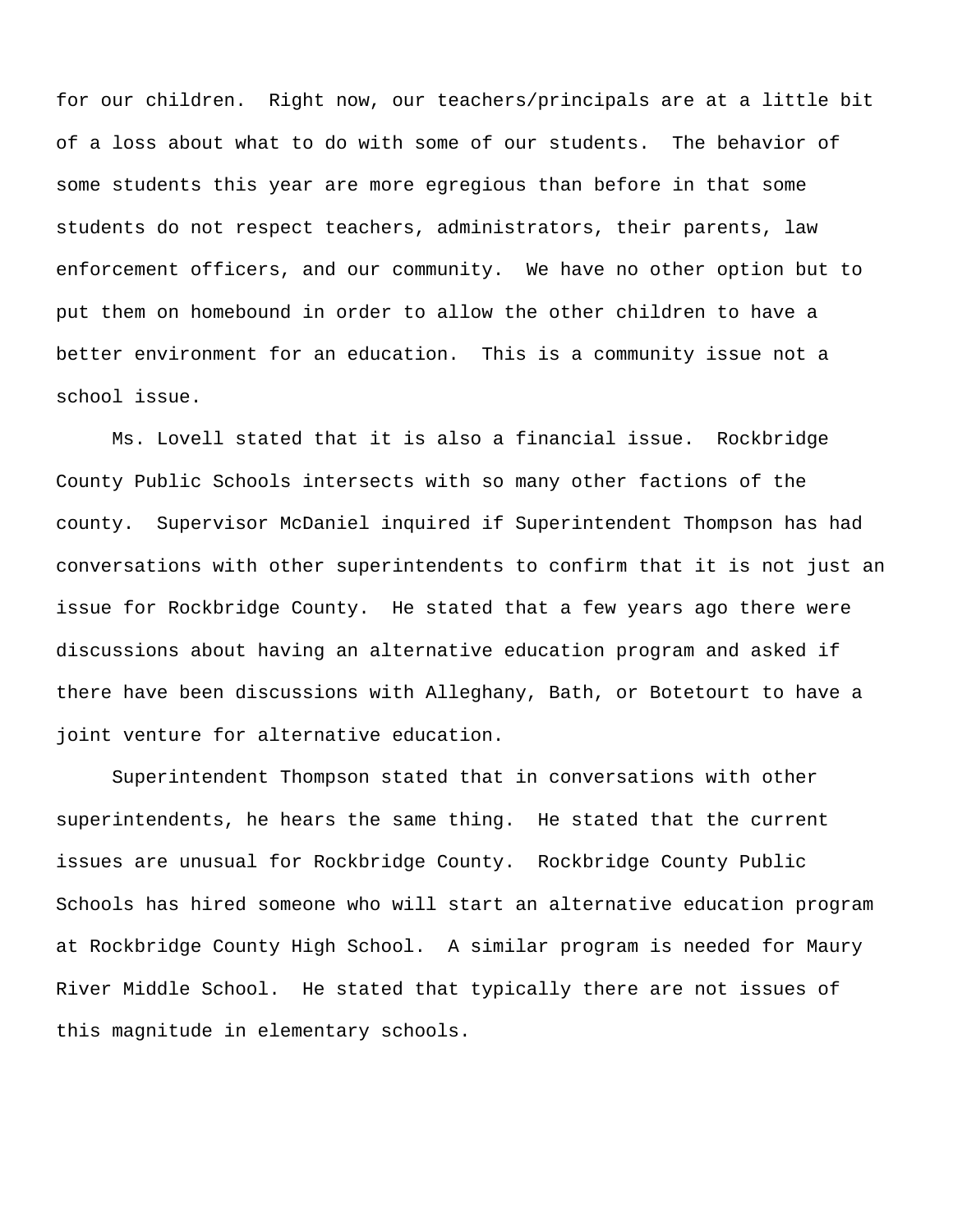Chairman McDaniel expressed his sentiment that it is not fair for the 90% of the students who are not causing issues and that the 10% of the population who are causing the problem need to be removed.

Ms. Lovell stated that there is no place for these students to go. The school division has an obligation to educate all students.

Mr. Whitmore stated that some of these issues are not just school issues. Some of the issues do not happen at school but begin at home and expressed his sentiment that problems are here to stay.

Superintendent Thompson stated that in the weeks ahead he hopes to get folks around the table to discuss the need for an alternative program. He stated that it is important to mention the current situation to the Board of Supervisors because the school division is at the point right now to figure out what to do.

Chairman McDaniel stated, on behalf of the Board of Supervisors, that they would be happy to be a part of the meetings, with other stakeholders, so they can be kept up to date of the situation.

Chairman McDaniel inquired as to the status of the A & E Study for FSK.

Superintendent Thompson stated that the school board feels they have an  $A \& E$  firm that they can work with but they are currently in negotiations over contractual agreements and prices.

# **Adjournment**